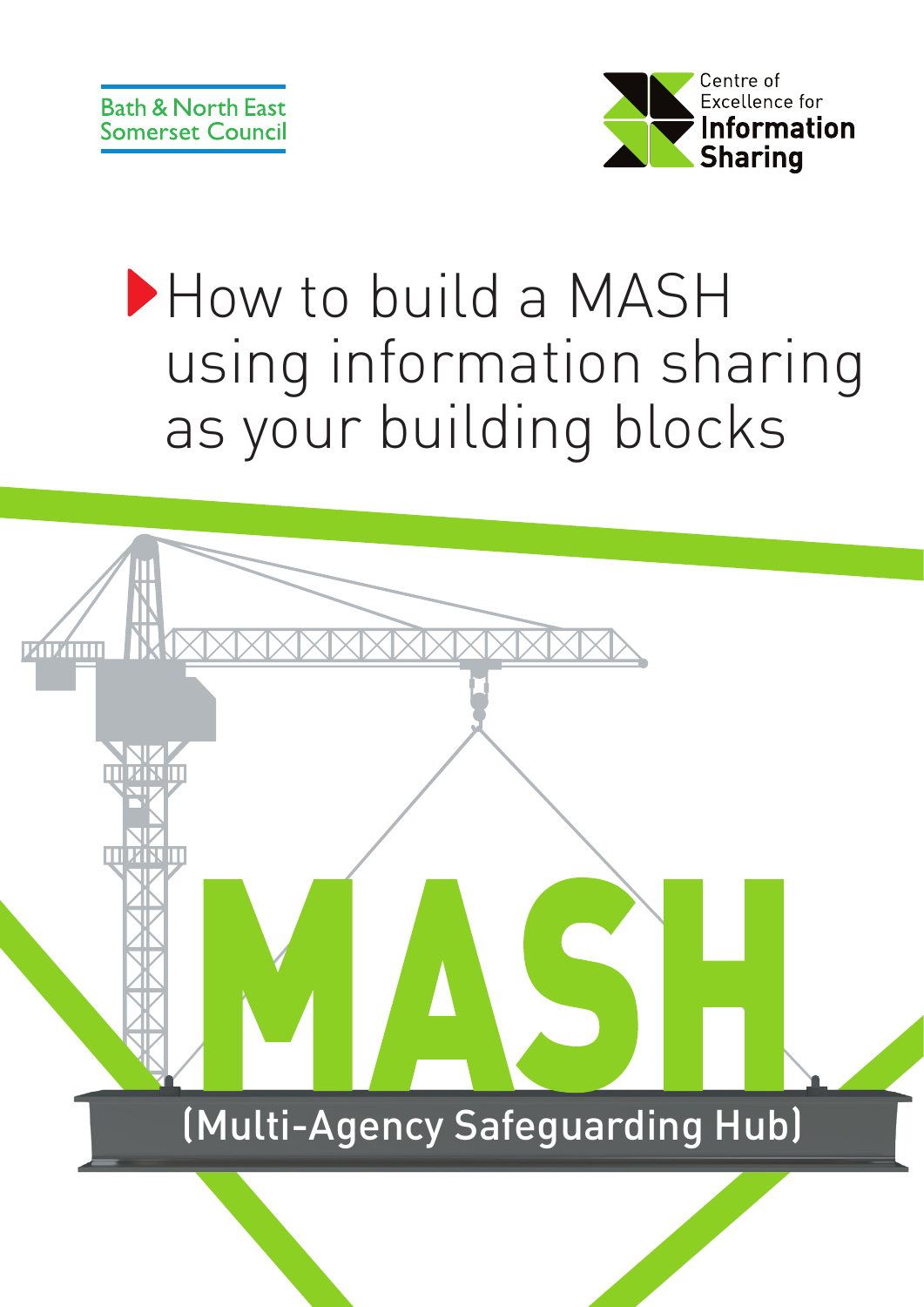# **Introduction for building enthusiasts**

In May 2014, several partner agencies across Bath and North East Somerset (B&NES) started to have conversations about how they could improve their information sharing processes to help vulnerable people and ensure that local information sharing arrangements supported the management of risks to them.

Since this time, the Centre of Excellence for Information Sharing (the Centre) have been working with B&NES to assist them on this journey and in particular, to understand the cultural barriers they faced.

To help other areas who may face similar challenges, this instruction manual has been designed by the Centre and B&NES. It has been done in a 'do-it-yourself' instruction kit style, in order to make the building blocks required more manageable. This instruction guide may not be the solution for every area looking to build a Multi-Agency Safeguarding Hub (MASH), but it is an indication of the approach B&NES took and the challenges they overcame for others to learn from.

## **Laying the foundations: what is a MASH?**

A MASH is a Multi-Agency Safeguarding Hub staffed by professionals from services that handle concerns about both children and adults at risk. In starting out on their journey, B&NES established that there is no 'one model' for a MASH. They can vary from a large team of staff from a range of different agencies, or it can consist of two or three members of staff. They can also examine concerns regarding children, adults or both. A MASH process acts as a first and single point of contact for new safeguarding concerns or it can be a back office function to assist in gathering information about concerns that do not at first appear to meet the threshold for safeguarding.

The B&NES MASH manages information gathering on concerns about children and adults. The MASH receives requests for information directly from the adult and children's duty teams on initial contact, the MASH then gathers the information, makes a decision regarding whether the threshold for safeguarding is met, and passes the outcomes back to the relevant duty team. The B&NES MASH includes representatives from the Police, B&NES Council children and adult services, Sirona care and health\* children's and adult services, the Mental Health Trust, and has a dedicated administrative support, all of whom have access to their relevant IT systems.

As a result of the improved sharing of information between agencies, better decisions can be made about what action to take and support can be targeted on the most urgent cases with better co-ordination between agencies. This helps to protect the most vulnerable children and adults from harm, neglect and abuse.

\* Please note at the time of writing Sirona care and health were the provider but this changed to Virgin Care prior to publication.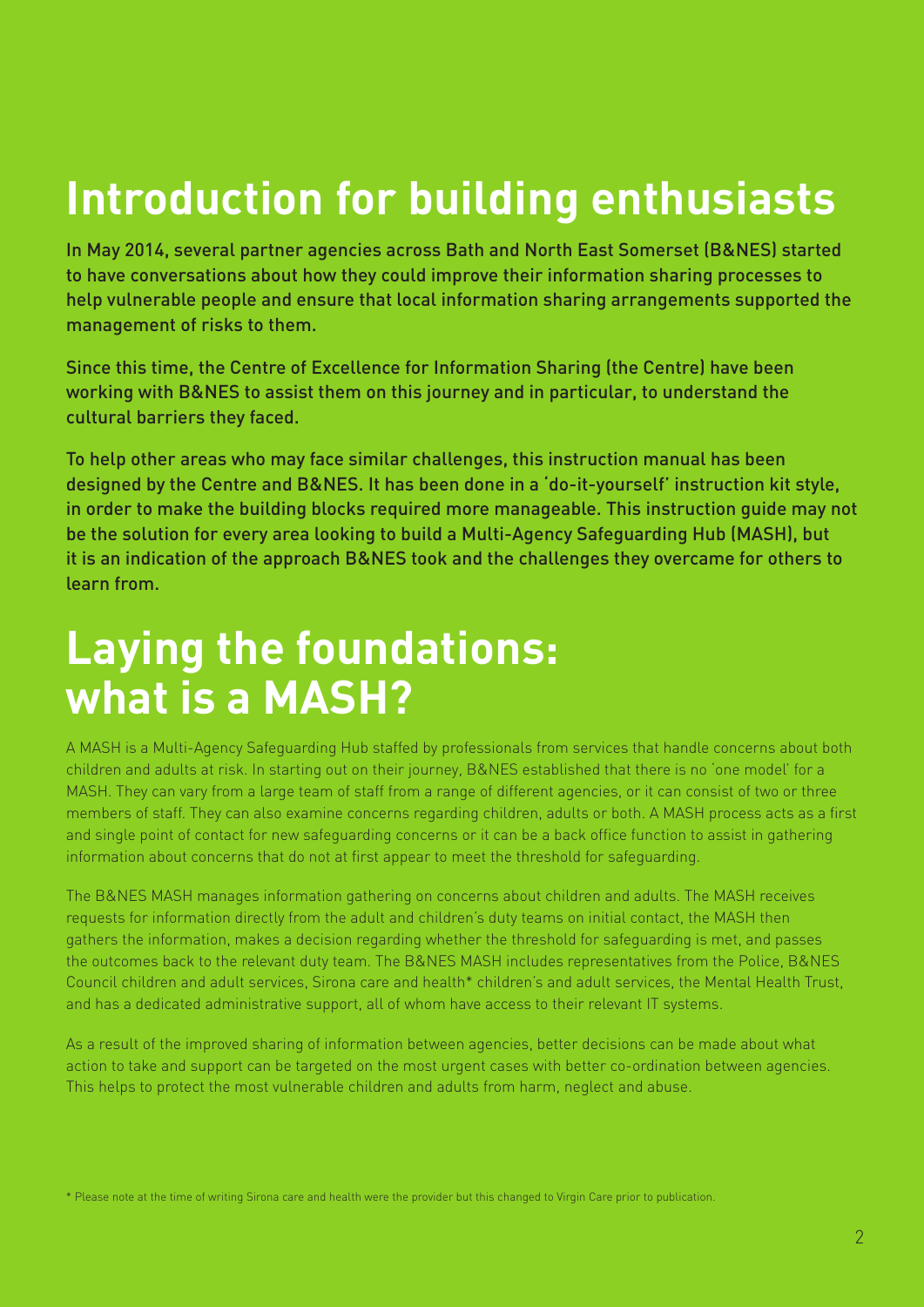## **From the ground up: the aim of building a MASH**

The overarching aim of a MASH is to improve the sharing of intelligence and information by creating a hub that works in a dynamic way; working quickly and effectively to manage the risks to vulnerable children and adults. As the Centre's previous work with MASH's had concluded, "borderline cases require information to be shared between multiple agencies in order to develop a rich picture of the circumstances around an individual which enables a more comprehensive assessment of risk to be carried out."1

#### **A MASH focuses on:**

- concerns which describe a safeguarding issue, but does not provide sufficient information to enable a decision on whether the threshold for safeguarding is met;
- ensuring that information sharing in safeguarding is at the heart of good decision making;
- ensuring that there is a clear legal framework and that it is understood and adhered to;
- ensuring sharing of information is relevant, necessary and proportionate;
- creating a more formal record of the information shared; and
- Improving joined-up decision making and faster decision-making, this could be via co-location.



<sup>1</sup> The Centre (2015) Information sharing: Understanding its role in the development of Multi-Agency Safeguarding Hubs (MASHs).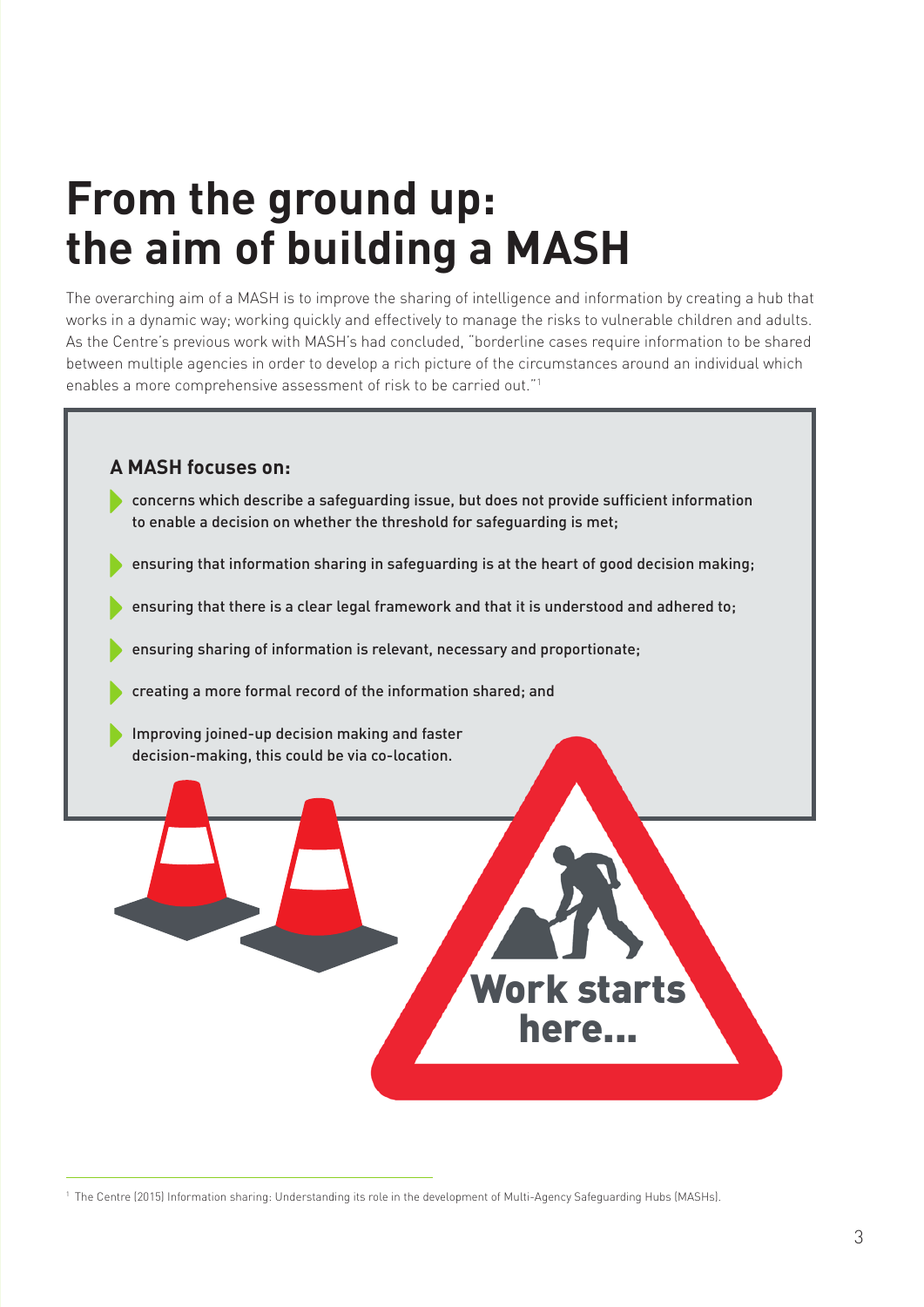# **Why did B&NES build a MASH?**

Following conversations between partners in B&NES to improve their information sharing processes, discussions concluded that there were many areas of their safeguarding and early help practice that were working well: for instance, when families and children were already known to statutory services, information was shared in a timely and appropriate way, and adult safeguarding processes in particular were very strong. The Council's Connecting Families team were held up as a model example of good partnership working that enabled agencies to work together and intervene early to support vulnerable families and children.

To ensure that information was being shared across all services, B&NES commissioned a report in June 2014. The Klee report<sup>2</sup> highlighted that a Serious Case Review (SCR) had shown that information sharing was poor in some instances, particularly where agencies did not communicate between themselves early enough to help children and adults with low-to-medium risk needs.

In response, the partners suggested setting up a MASH. These multi-agency arrangements have been implemented effectively elsewhere, so partners were keen to learn from the evidence that such arrangements helped to improve outcomes for vulnerable people (both children and adults). At the same time, they accepted that there was no 'one-size-fits-all' approach to improving local information sharing.

The three boards providing governance for these early discussions were the Local Safeguarding Adults Board (LSAB), the Local Safeguarding Children's Board (LSCB), and the Responsible Authorities Group (the local community safety partnership). All three boards supported the creation of the MASH and provided resources and funding to support it.

It's important to note that the MASH B&NES built is a safeguarding model, but can also be used as a preventative early help model as it can assist in identifying concerns that need a response, albeit not necessarily a safeguarding one.

#### **The aims of the B&NES MASH are to:**

- improve consistency in a shared process across an area;
- reduce disagreement about thresholds;
- improve: communication, decision making, and quality of information;
- co-locate staff from the core partner agencies in one room (possibly at a Police Centre as this had been identified as an available site) rather than implementing virtual information sharing arrangements, and
- Improve the service to families, children and adults at risk.

<sup>&</sup>lt;sup>2</sup> Independent review of MASH models undertaken by Deborah Klee on behalf of LSAB and LSCB to assist in decisions about the appropriate focus and structure of a B&NES MASH. (June 2014)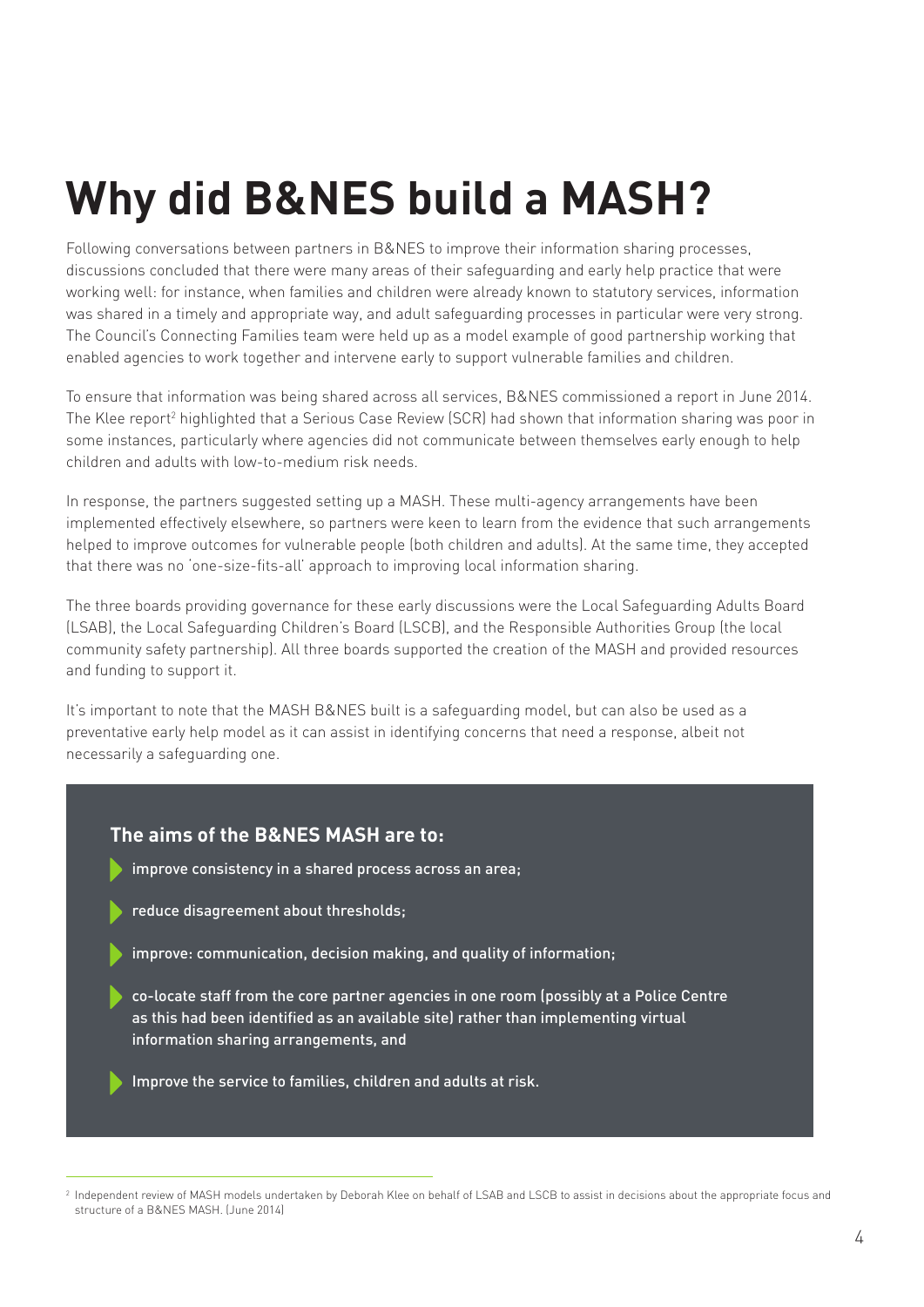# **Main construction team**

It was important to the success of the B&NES MASH that an enthusiastic set of builders were pulled together for this project.

In September 2015 two officers with safeguarding experience were recruited on a part-time basis to project manage the development of the proposals. One officer worked in the Children's Social Care and the other in the Adults' Safeguarding Team. This helped facilitate conversations about integrating both these services in the MASH.

This work was overseen by a strong architectural team in the divisional director for Children and Young People Services and the head of Adult's and Children's Safeguarding. This leadership was essential to ensure that the critical path analysis for the MASH was adhered to and that any hold ups were verified and worked through by the project team.



B&NES MASH has one unique design feature, which is that the MASH team are co-located at Keynsham Police Station and consist of representatives from a number of key agencies involved in safeguarding arrangements; all of whom have access to their own agency databases.

When a case is referred to the MASH, each agency representative is tasked with checking their own database (or where appropriate, connecting with other professionals who are aligned to their area of expertise) within a 24-hour period. Information from each agency database is collated into a single template and following discussion of the information by the team a decision is reached about what actions should result from the referral.

<sup>\*</sup>Other models are available in other areas.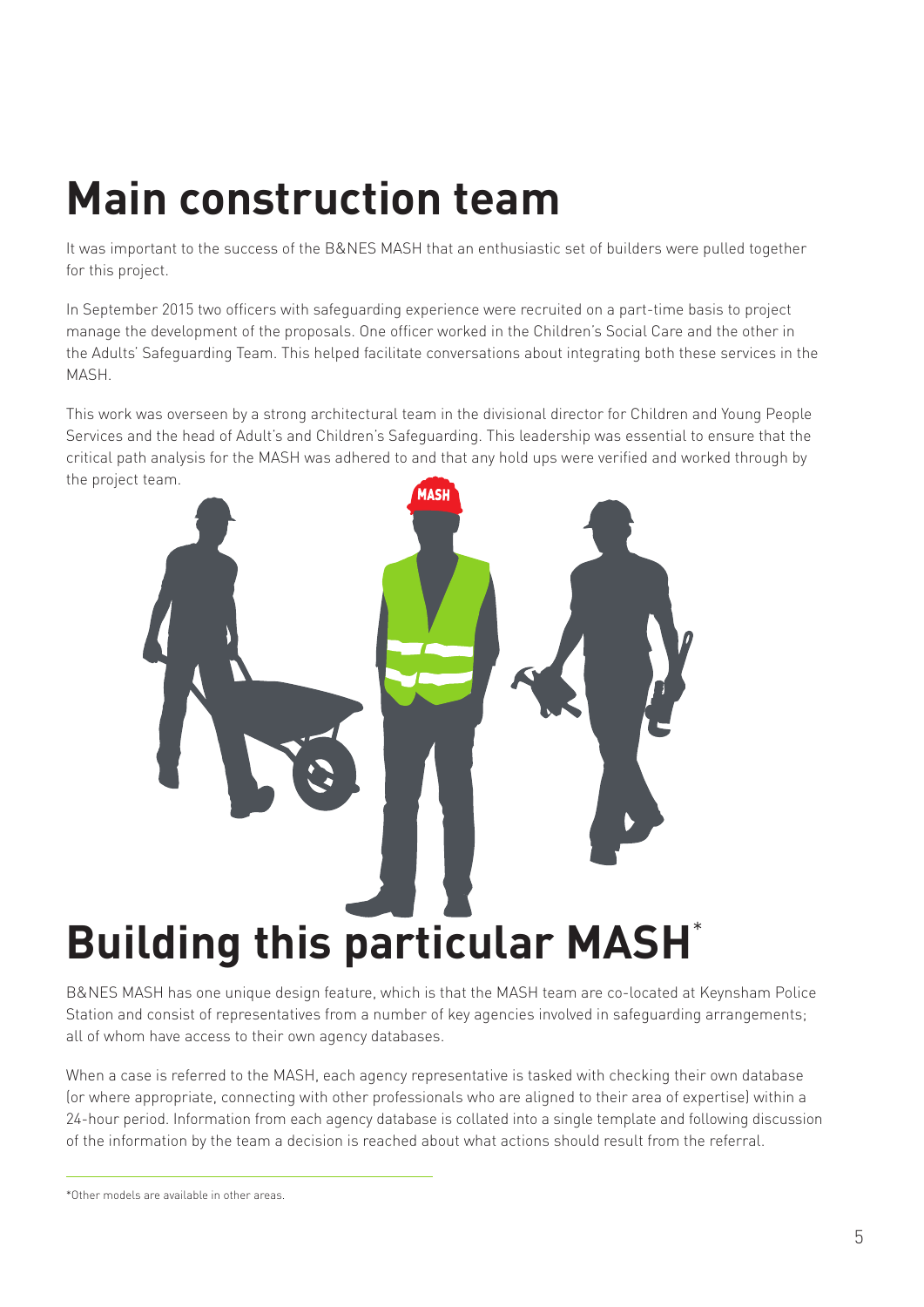# **Keeping your MASH secure: installing the locks**

The security of information shared with the B&NES MASH model is administered by B&NES IT department and the system administrators for Liquid Logic. Information is shared through the Liquid Logic early help module which is a case management system that went live for B&NES Council Children's Social Care in 2015. The information sharing for adults took place in a slightly different way, however the same process was followed and it went live in 2016.

The email addresses of partner agencies are added by a system administrator from B&NES Council.

This two factor authentication is to ensure that the professional portal is secure and users are the owner of the email account. Only people with the MASH profile in the early help database can access the MASH assessment i.e. the MASH team. Providing this level of security builds understanding and trust within a partnership to appropriately share information.

The governance which acts as the legal framework for the MASH was underpinned by the 2013 partnership information sharing agreement which was reviewed and updated in 2016 with a specific MASH emphasis.

#### **This kit includes:**

Information sharing thematic building blocks for building the B&NES MASH model.

Having worked with a number of councils and public sector partners who are developing MASH's, the Centre has uncovered a number of themed cultural barriers which tend to arise in their construction. The Centre have grouped these themes to make them easier to identify and on the following pages have highlighted the themes which B&NES identified and overcame in their building project.

If organisations and partnerships are able to acknowledge, discuss and work through these cultural barriers whilst aligning their processes with a robust governance understanding, in context with what they are aiming to achieve, it is possible to transform public services.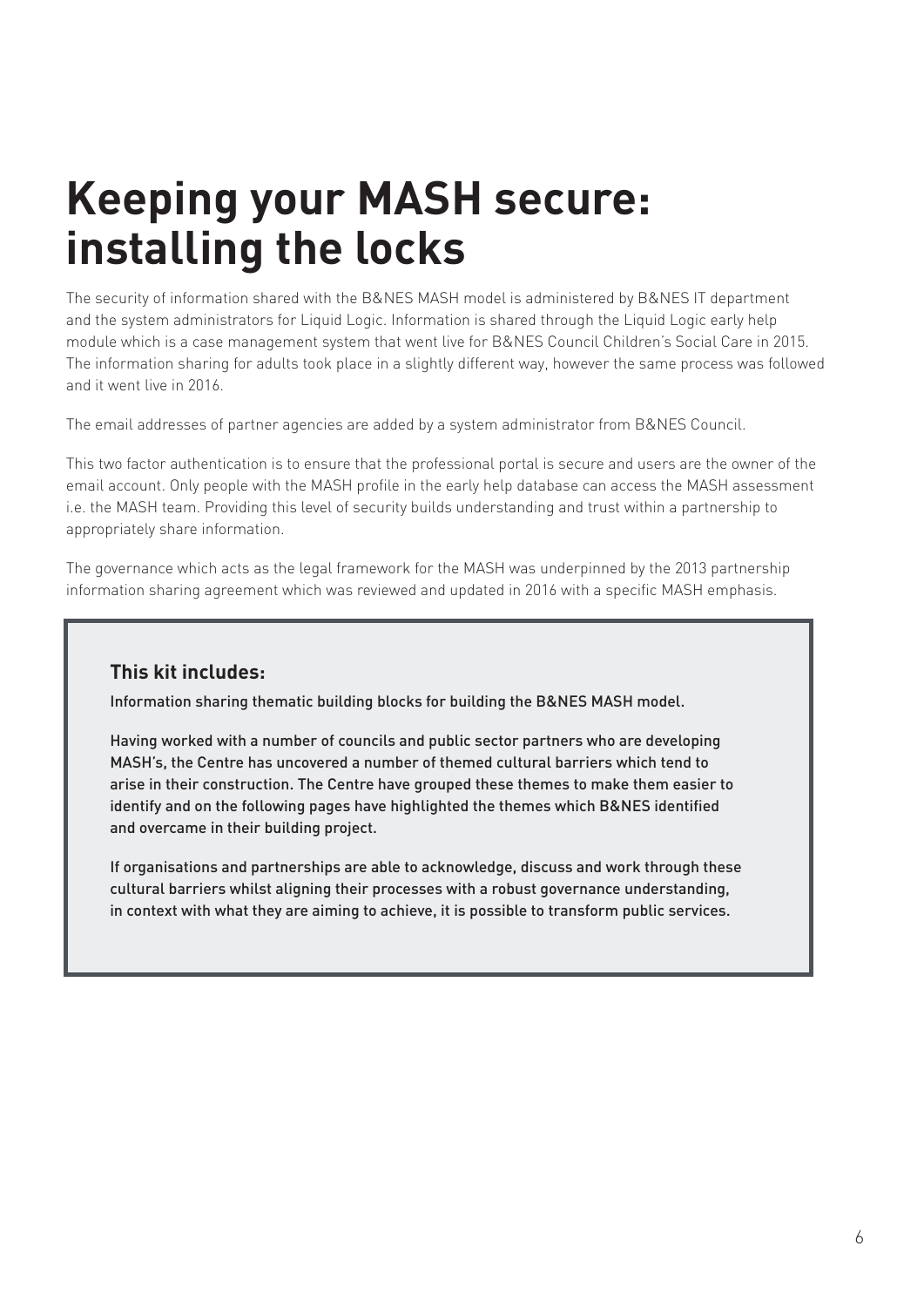#### **The Centre's themes are:**



### **Vision Leadership Governance**

B&NES created momentum for developing a MASH through a shared vision, informed leadership and a strong information governance approach. This enabled an information sharing process and a culture of change to develop.



#### **2.** Professional development

Developing the professional capability of practitioners and management teams in B&NES was paramount, as it created an understanding of sharing information in the MASH and put the focus on to vulnerable children and adults.



### **Targeting services | Assesing impact**

Defining thresholds and developing information sharing possibilities within B&NES enabled improved targeting of services.



## **Communication Engagement Common purpose**

B&NES considered how to use their communication to create transparency and support services to create a shared way of working with a clear set of aims and objectives to build a collaborative approach.



### **Making informed decisions Managing risk**

Creating a shared ownership of risk for the partnership ensured collective responsibility to make informed information sharing decisions was at the heart of B&NES thinking.



### **6.** Service design

Using information sharing as a proactive process and using the collective knowledge and technical opportunities within Liquid Logic and a professional portal inspired the development of an innovative service design.

#### **7.** Political positioning

By working with the two safeguarding boards and the Responsible Authorities Group, B&NES ensured that sufficient political understanding and resources were available to give the MASH the best opportunity to work.



### **8. Organisational culture | Partnership working | Trust**

B&NES have used information sharing as a conduit to partnership working, creating a proactive culture. They continue to build trust as they move the MASH forward with a clear set of aims and objectives.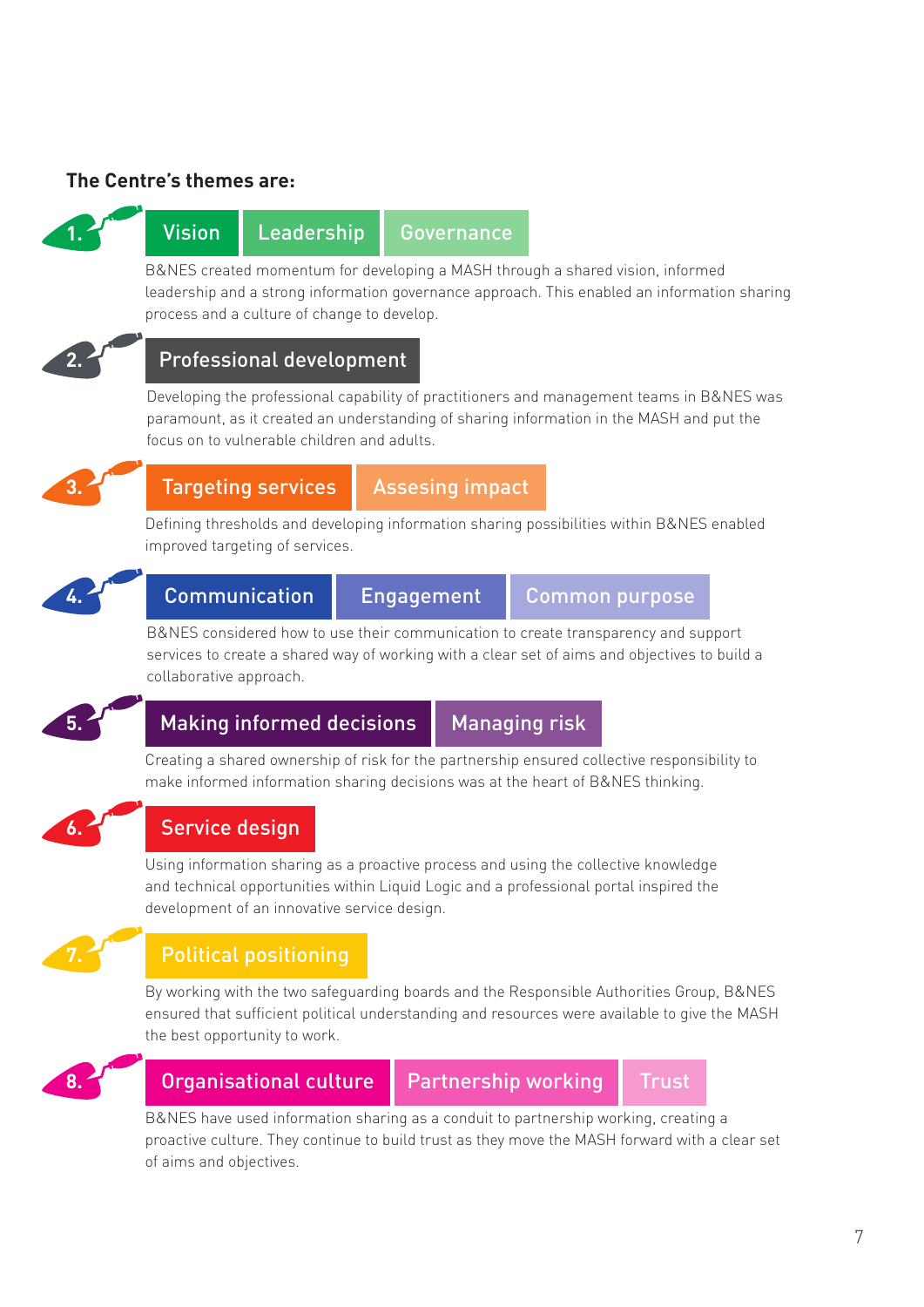## **Building instructions**

### 1. Set out your base

Vision Leadership Political positioning



Ensure the evidence base for your MASH is set out on a robust, visible platform. To do this, take time to start conversations with a wide range of agencies about the evidence for changing current practice, and encourage them to articulate how they can contribute to a shared vision and purpose of sharing information to provide better early support and protection for vulnerable people.

 B&NES established firm foundations for their MASH once they started to have conversations about how they could improve their information sharing processes to help vulnerable people better. A report commissioned at that time by B&NES mentioned a SCR which showed that information sharing was poor in some instances, particularly where agencies did not communicate between themselves early enough to help families and children with low-tomedium risk needs.

The Centre supported the partners in B&NES to articulate the cultural and organisational information sharing issues they faced in their information sharing report.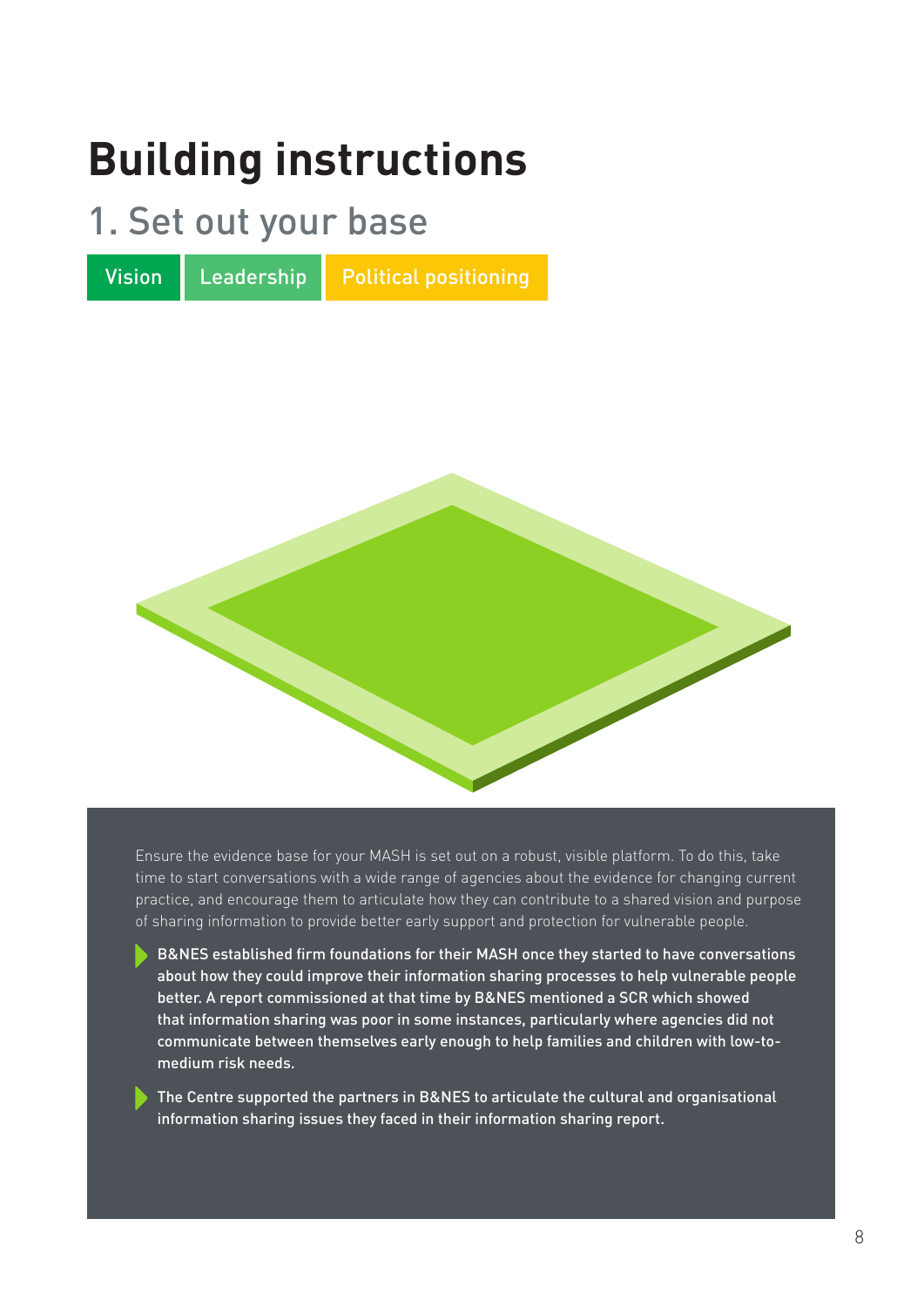## 2. Install floor to ceiling windows

| Engagement          | <b>Common purpose</b> | Governance |  |
|---------------------|-----------------------|------------|--|
| Partnership working |                       |            |  |
|                     |                       |            |  |

Your MASH implementation plans need to be fully visible and have the appropriate governance structures in place. The relevant LSB in your area should be involved and consulted from the start, and if you are considering integrating Adults and Children's Services in your MASH, you will need to check that these windows are interlinked so that views from one board are reflected towards the other.

- B&NES involved three boards (both Adult's and Children's Local Safeguarding Boards alongside their local community safety partnership) in the oversight of their MASH plans. They set up a MASH board attended by key partners, who agreed to follow recommendations set out in the information sharing report they had commissioned, and at the same time sought advice from the regional programme board set up by Avon and Somerset Police Constabulary.
- The Centre attended MASH board meetings regularly in the early days, acting as a critical friend to board members and helping them to consider the cultural and operational concerns around building a MASH.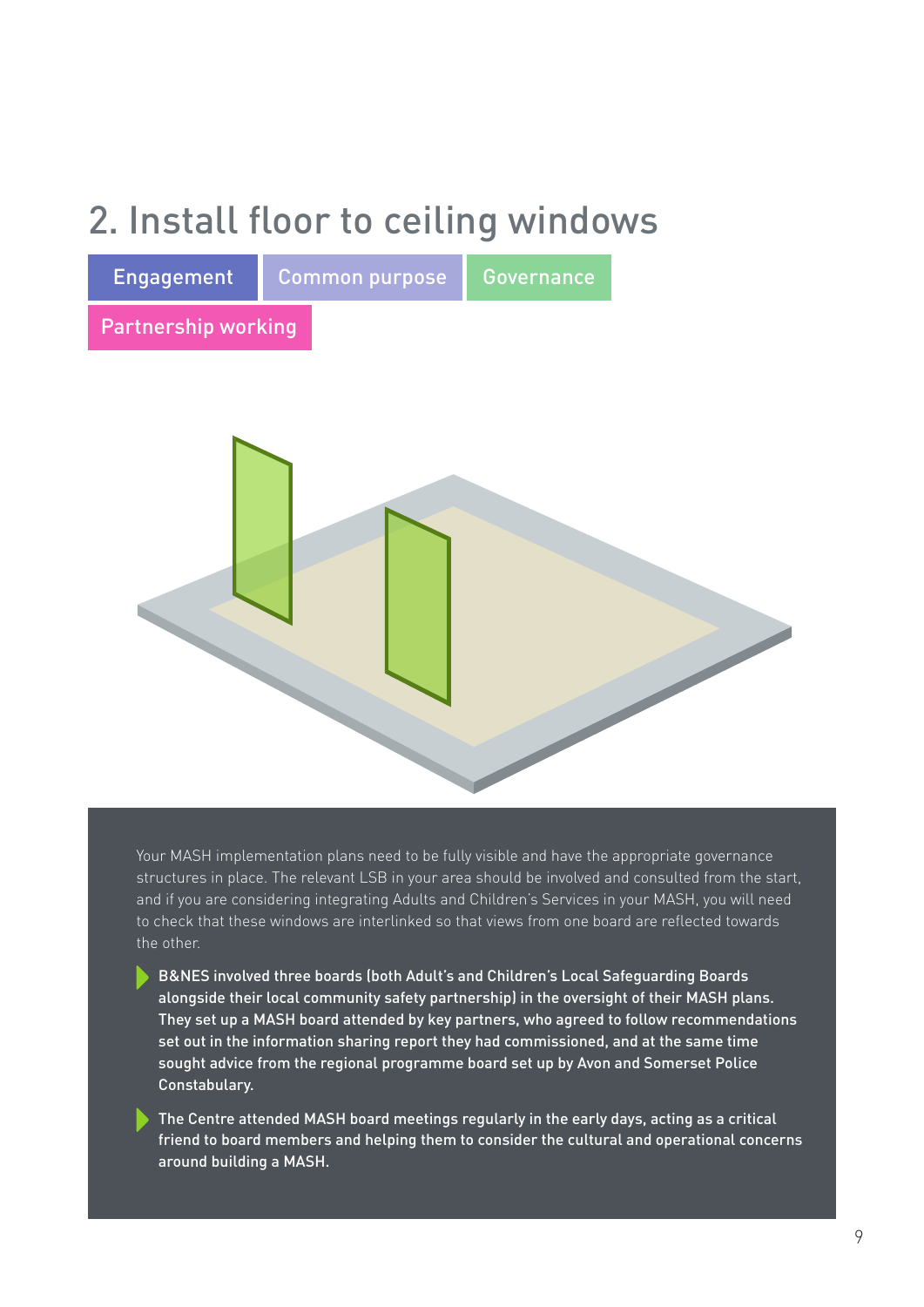## 3. Fix the central pillar to your base

Leadership Common purpose Organisational culture



The central pillar of your MASH is strong, visible, local leadership. Without this pillar, your supporting walls will be unable to provide a strong enough roof for the children, families and adults you are supporting. These leaders are required to send a consistent message and champion the vision and purpose of the MASH, leveraging every possible avenue to communicate this vision to agencies, bring new partners on board and keep up momentum on the project.

- B&NES found that joint leadership from the head of Adult's and Children's Safeguarding and the divisional director of Specialist Services for Children and Young People challenged board members to focus on the shared outcomes for vulnerable people which they could contribute to through information sharing. By appointing joint project managers from both Adult's and Children's Services, these leaders encouraged strong partnership working between these services to build an integrated MASH.
- The Centre met regularly with these key players to act as a sounding board and prompt thinking about how to drive the project forwards.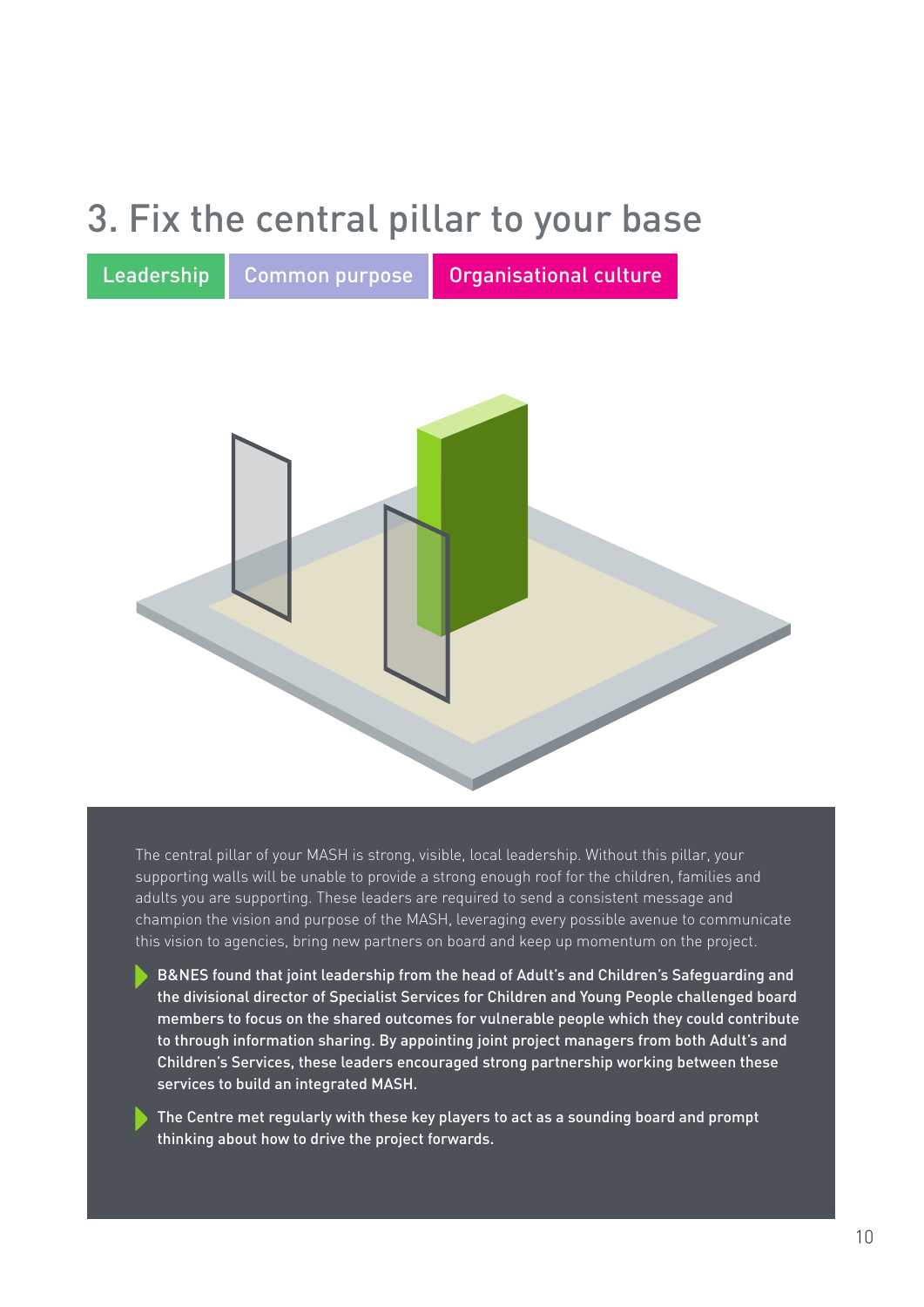## 4. Attach the back wall to the base



Collaboration is a vital building block in the successful development of your MASH. Honest and healthy debate is the backbone to a confident and appropriate information sharing approach. This means that you will need to bring your partners together regularly at operational groups and stakeholder events, or ensure your plans are on their team's agenda. This ensures buy-in and instils an ethos of co-production throughout your MASH journey. Your information governance team should be included in discussions early on in the process to ensure Information Sharing Agreements (ISAs) are up to date and fit for purpose.

- **B&NES hosted a workshop for a wider group of stakeholders to introduce a draft model for their proposed information sharing arrangements and give them an opportunity to test this model against a realistic scenario, drawn from both their services.**
- **The Centre encouraged the project managers and invited a representative from a neighbouring authority to explain how they had tackled similar challenges to implement their arrangements.**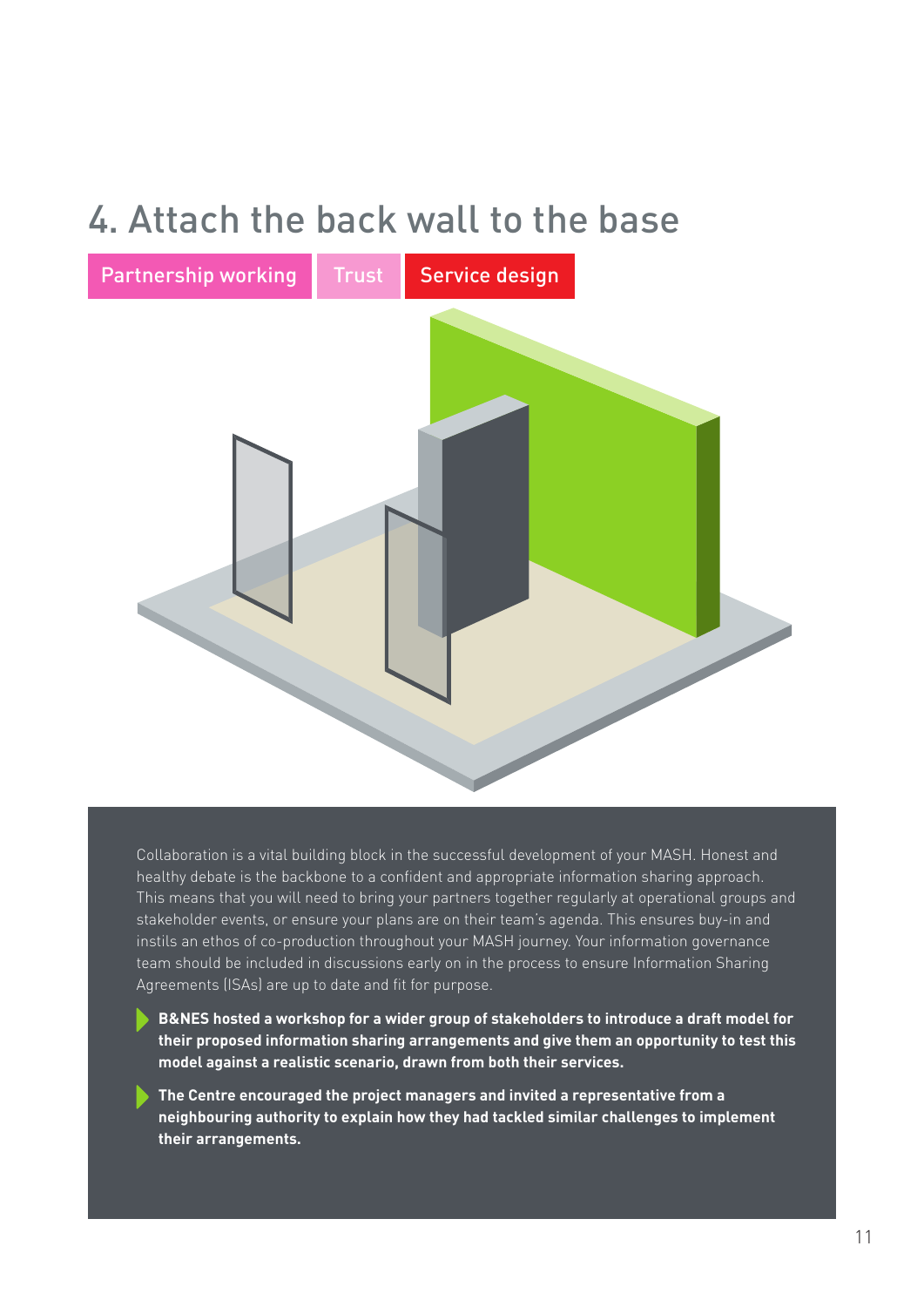### 5. Carefully slot your front door between the widows



In any solid MASH construction, the placing of the front door is a critical step. There will undoubtedly be significant challenges to agreeing a common definition of the thresholds for referral to the MASH, with arguments for placing it lower or higher on the 'continuum of need' depending on the scope of the support envisaged and the resources available to the MASH respectively. Good governance (step 2) will help partners to decide the eventual function of the front door, but it is worth remembering that the supporting walls (step 7) also place limits on where decisions are made.

- **B&NES's partners took time to establish the thresholds for referral to their MASH, and how agencies would interact with the assessment process – this included discussions about the difference between how decisions are made to triage concerns via the current assessment process and the proposed model.**
- **The Centre accompanied partners on a visit to Somerset's MASH, and reported its findings to B&NES' MASH Project board, which assisted them in thinking about where decisions about referral and assessment could be most effectively made within their model.**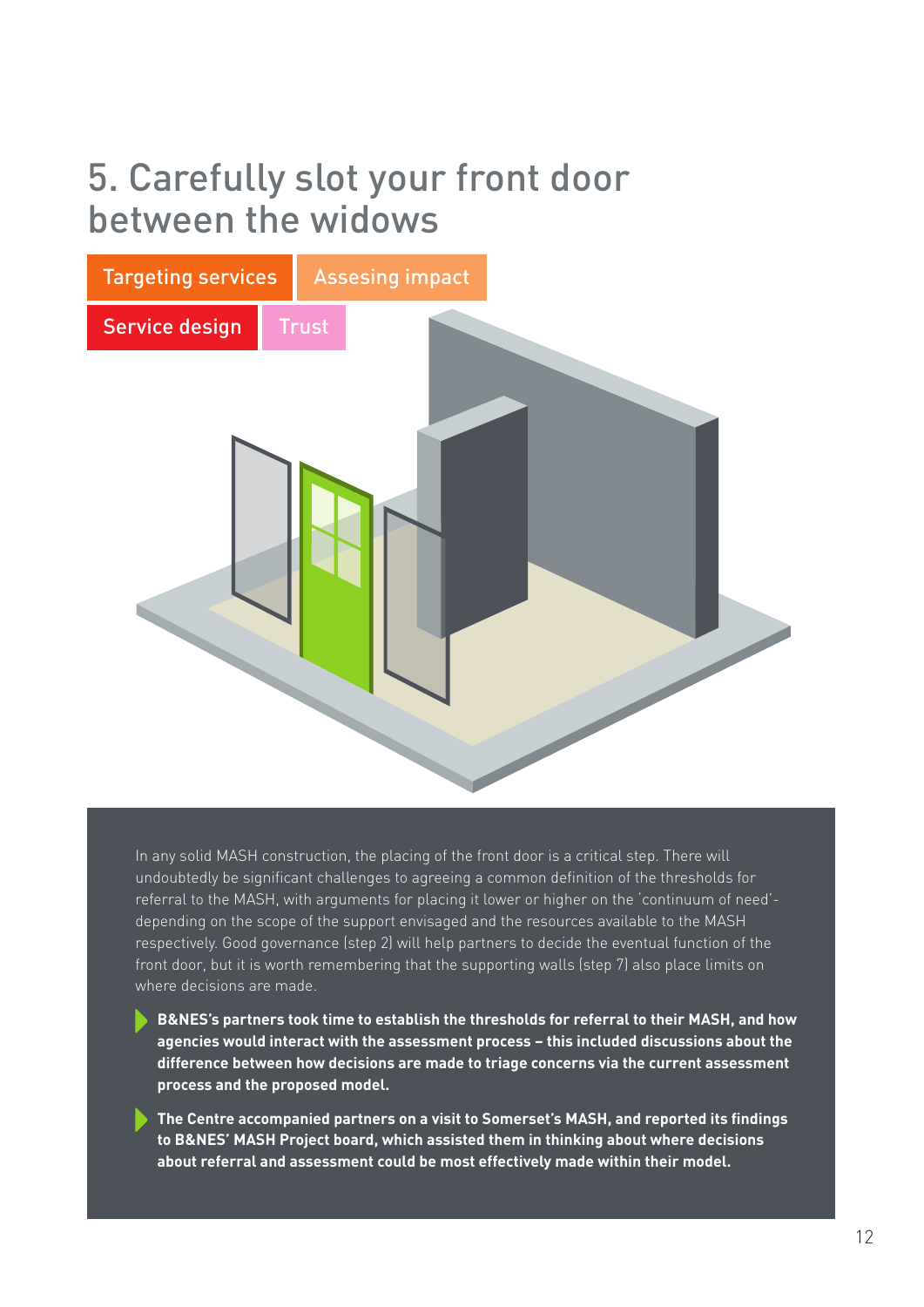## 6. Attach the front wall to the base



If you're considering building an early help MASH model, it is important to gauge partners' appetite for risk and foster collective agreement on how they will obtain consent to share the information of families whose cases they handle.

**For B&NES staff the important thing was not to get too worried about quantifying the benefits of a MASH, but to ensure that their arrangements helped them manage the risks to vulnerable people appropriately. They responded to partners' concerns that sharing would not be appropriate because of a lack of understanding of the risk of harm to vulnerable people by setting up an Information Sharing and Governance working group, which established that a clearer picture of vulnerability could be assessed by sharing information through the MASH.**

 **The Centre provided a briefing on different MASH models to the board, and a presentation to partners which helped them to make collective decisions about assessment and management of risk.**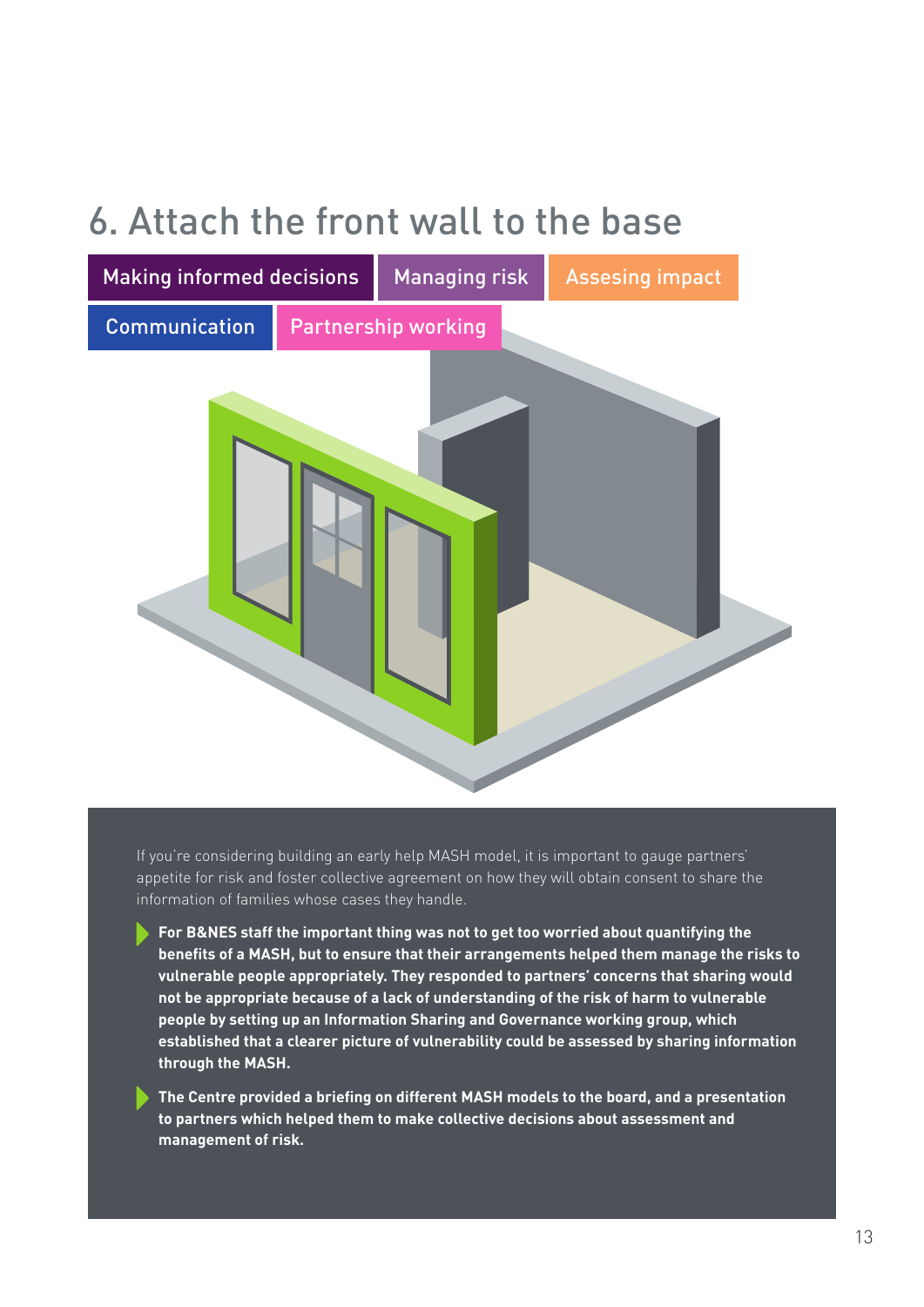## 7. Attach the supporting walls to the base, linking the back and front structures of the MASH



At a time of diminishing budgets, getting buy-in from partner agencies will mean difficult decisions about what resources are available to manage the levels of risk anticipated. When building your MASH, be sure to find space to discuss logistical considerations during the project, including how many staff would be seconded to the MASH, the most suitable site and cost of leasing desk-space.

- **Under pressure to keep its plans cost-neutral, B&NES set up an IT and accommodation working group to determine the best value option for locating its MASH, considering suggestions to base it in either the Civic Centre or Police Centre in Keynsham.**
- **The Centre helped move these discussions along by encouraging partners to think of alternative solutions, and think about how either site would best support integration of the Adults and Children's services.**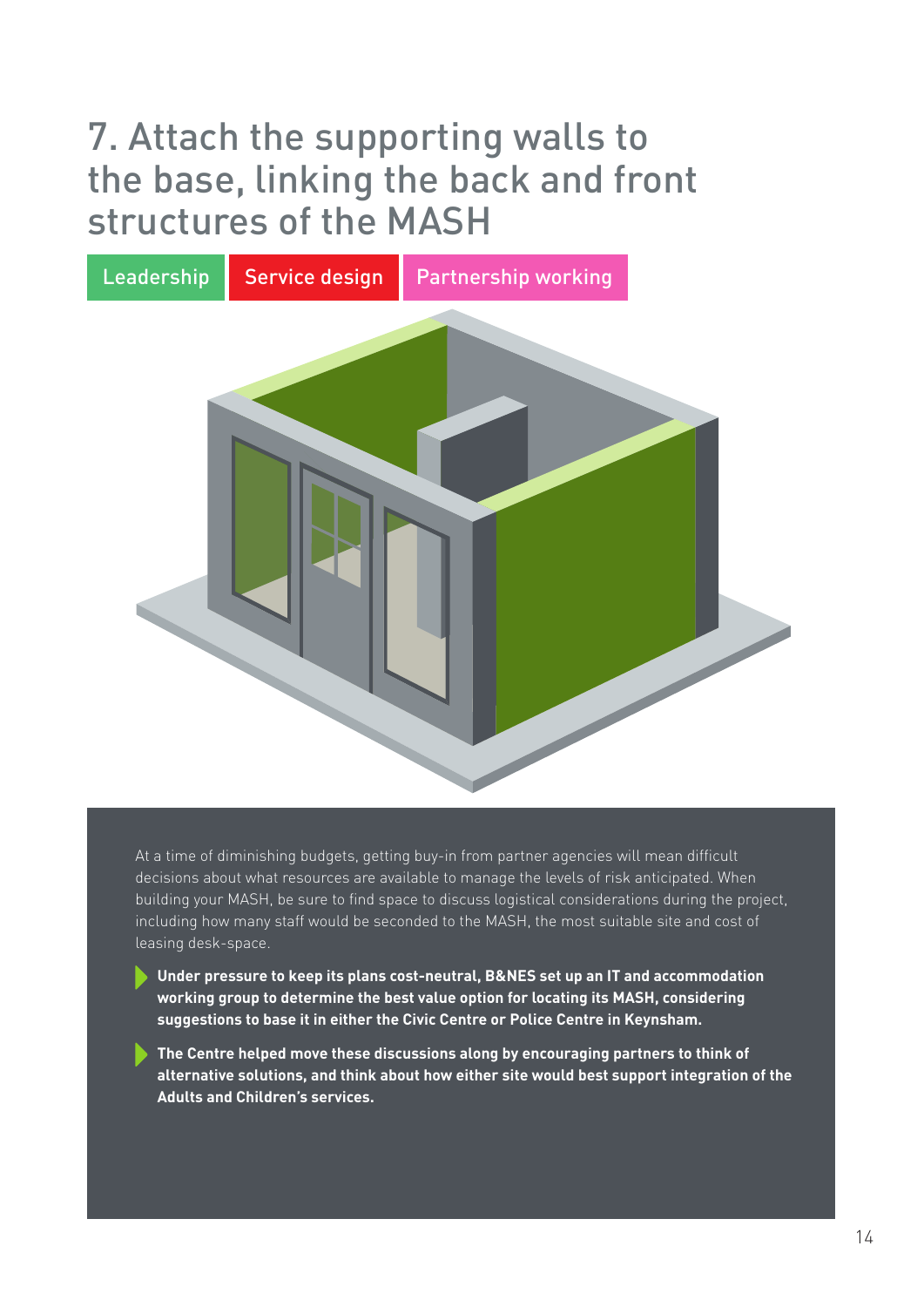## 8. Gently lower the roof onto the supporting walls and central pillar, and press into place



Careful planning at the design stage has meant you have a solid structure for your MASH, and with all partners involved in its construction, you're ready to implement the model. The last step is as important as the rest though: a solid roof of on-going professional development for staff seconded to the MASH. There also needs to be agreement on how this staff development filters back to their home agencies.

- B&NES ensured staff training and development needs were considered throughout the project, and the workforce working group identified the need to discuss with each individual service the importance of enabling practitioners to attend on-going learning opportunities.
- The Centre shared learning about how other services were developing their staff members' professional capability to share information, and arranged a visit by a Cabinet Office senior civil servant to encourage links to be made between these areas of activity. A learning package has also been developed to support understanding of the B&NES MASH for new starters and for partnership agencies.

**Congratulations – you have built a fully operational MASH.**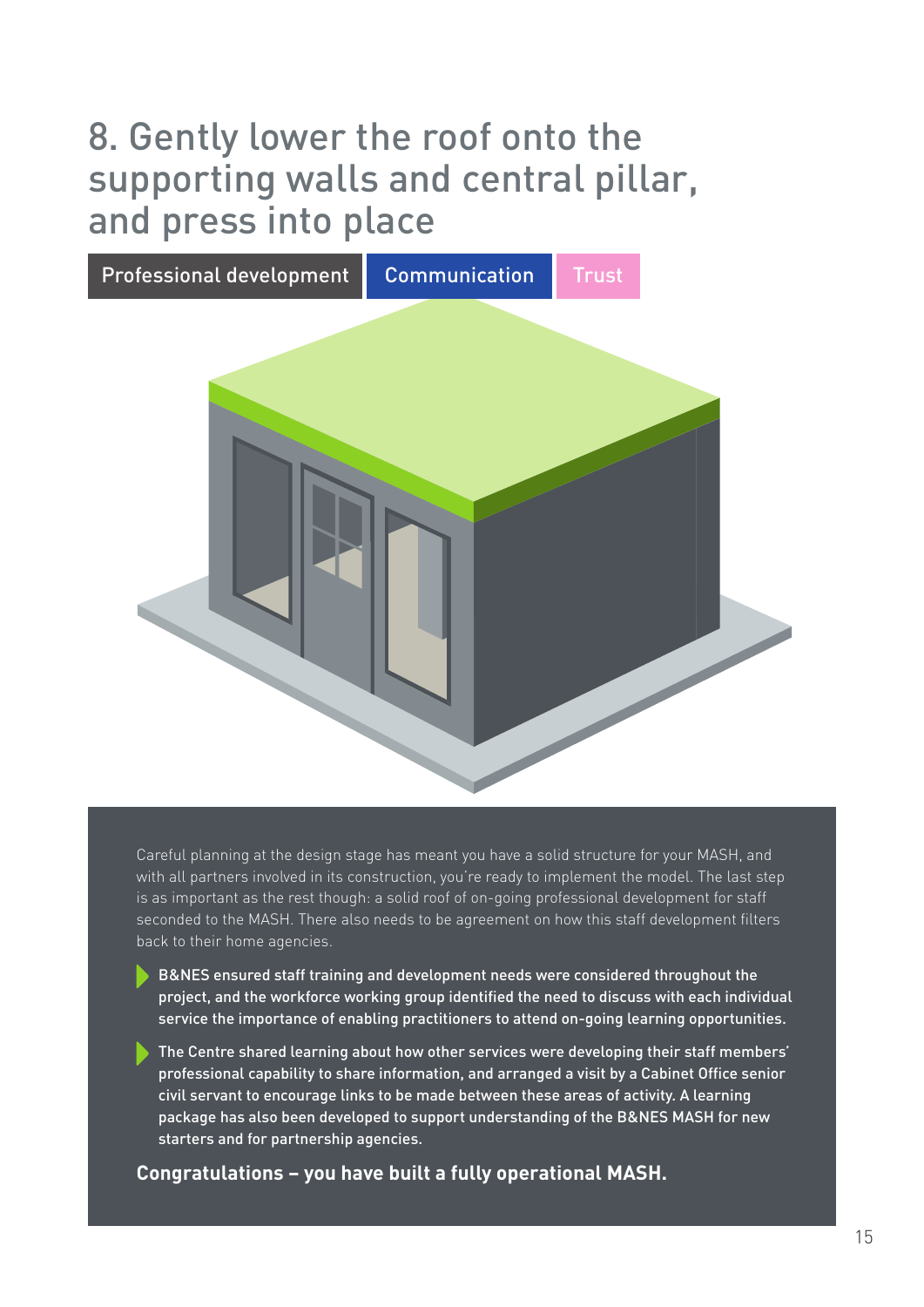# **Launching the MASH**

In September 2016 the B&NES MASH held a launch event which gave secondary agencies a chance to look at the process and gather further understanding of what the MASH would and wouldn't do. The event was also a useful opportunity to get the views of those stakeholders across the partnership who were now coming back after the construction process.

The Responsibilities Authorities Group, Local Safeguarding Adults Board and the Local Safeguarding Children's Board had collaborated on this project for over two years in order that all partners could be satisfied that the focus was appropriate, resources were proportionate and that issues of confidentiality and information sharing had been fully and satisfactorily addressed.

The B&NES MASH has a joint focus on vulnerable children and adults at risk of harm.

#### **The partners involved in the development of the B&NES MASH model were:**

- Avon and Somerset Constabulary
- Avon and Wiltshire Mental Health Partnership NHS Trust (AWP)
- Avon Probation Service
- Bath and North East Somerset Council
- Child and Adult Mental Health Service (CAMHS)
- NHS Banes Clinical Commissioning Group (CCG)
- Royal United Hospital (RUH)
- Sirona care and health\*

\* Please note at the time of writing Sirona care and health were the provider but this changed to Virgin Care prior to publication.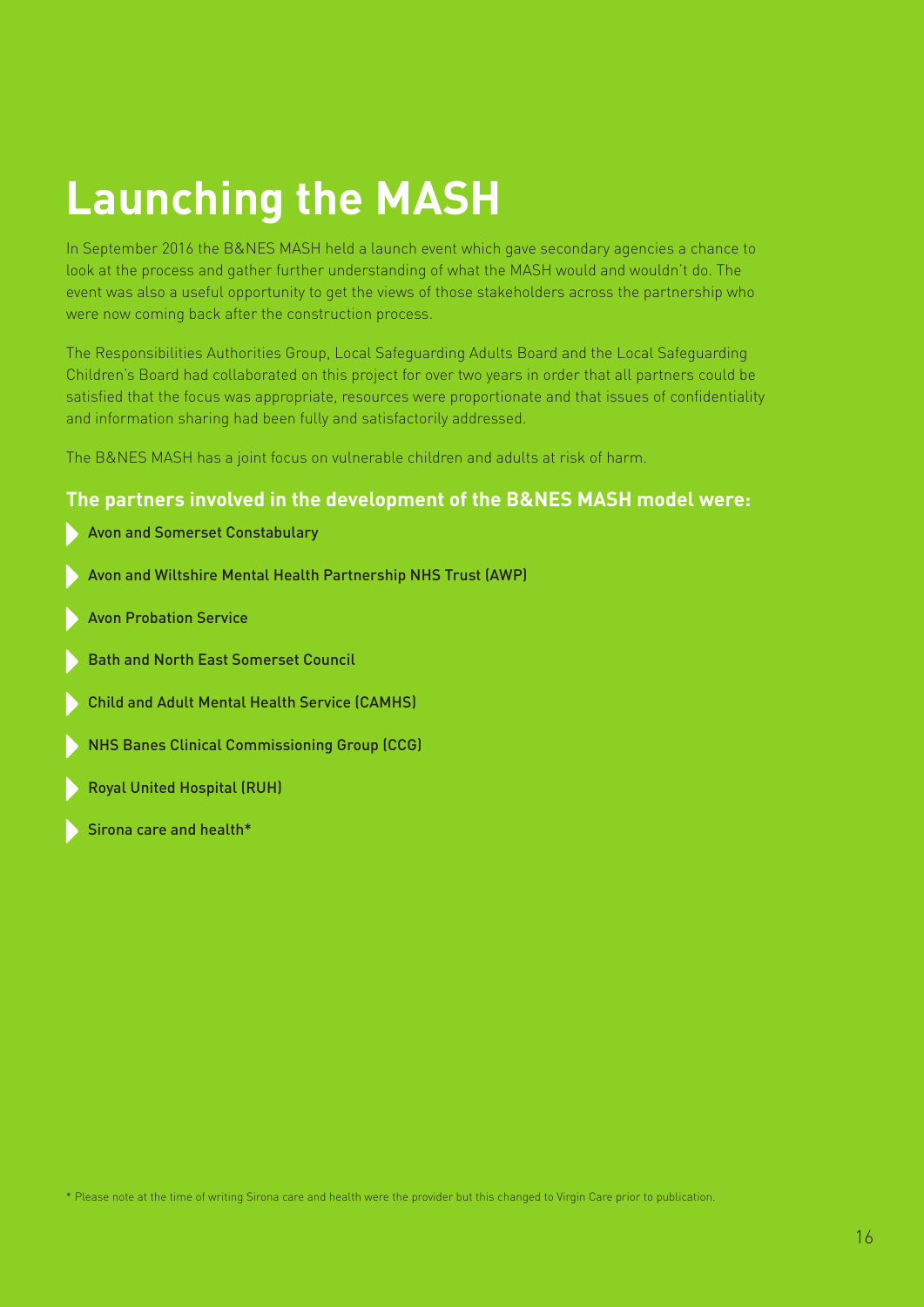### **Architectural changes to your MASH model so it is fit for your location**

B&NES have ensured that their model is fit for purpose by constructing to the needs of their locality. Listed below are the considerations of what the B&NES MASH will and won't do.

#### **The B&NES MASH will;**

- Operate within normal office hours.
- Consider cases where safeguarding concerns are felt to be present but additional clarification is required before a more informed decision is taken.
- Focus on cases where there are concerns, but the extent and seriousness of them require additional, and timely clarification in order to make a more informed decision about the level of safeguarding concern.

#### **The B&NES MASH will not;**

- Work with cases where there are clear and agreed safeguarding concerns. It is felt that current safeguarding arrangements for these types of concerns work well.
- Change the existing referral routes into both Adult Services or Children's Services where safeguarding concerns may be present.
- Take referrals directly from agencies. All concerns must continue to go through existing routes. (Both the ASIST team [for adults] and the duty team [for children] will continue to be the appropriate "front door" for all agencies wishing to refer concerns; it will be the decision of the Duty and ASIST teams to decide on sending the referral to the MASH for additional information).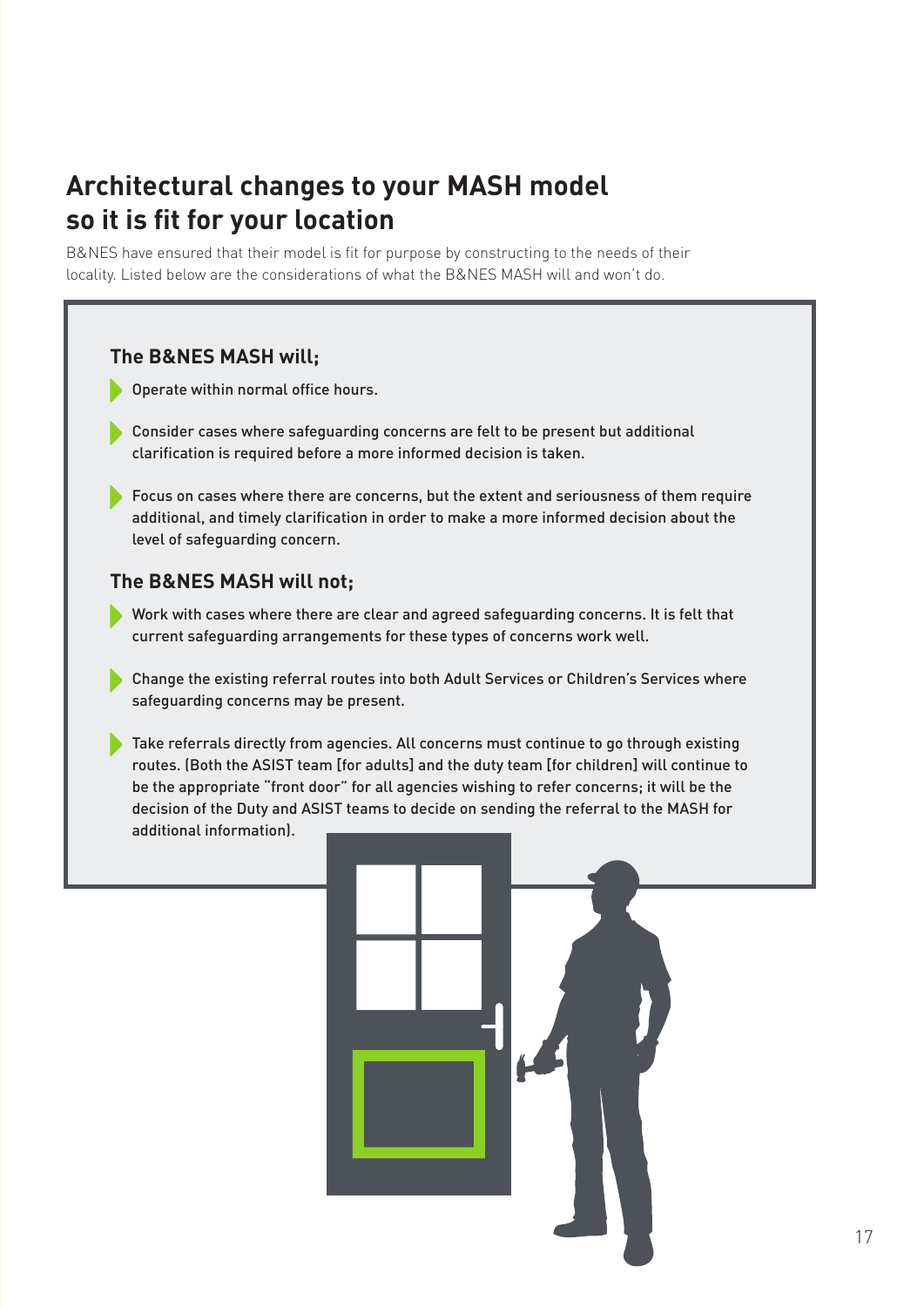# **Keeping up with repairs**

As with all new ventures both the LSAB and LSCB boards involved in the construction of B&NES MASH will need to keep a close monitoring role on the progress and effectiveness of the MASH arrangements. This will ensure that practitioner and partner agency feedback is used to influence any operational adjustments that are required. The processes and systems will require review and revision at regular points and continuing discussion of cases/thresholds with team members should be actively encouraged and promoted.

# ITING THE **The most important construction tools**

### **Take time to enable conversations to develop**

Places can go further and faster on their information sharing journey by taking the time to build important relationships with partners. B&NES discovered that it needed to deliver two different stakeholder engagement workshops to encourage healthy debate about its purpose and structure, before agreeing a timeline for implementation.

### **Show strong leadership to give confidence in the proposals**

Agreement on multi-agency information sharing arrangements depends on strong local leadership throughout the early stages of discussion. B&NES realised that it needed visible leadership from the council and its partners to give agencies the confidence that its plans would be able to take root, and communicated this clearly at the second workshop.

### **Take steps to consider all partner concerns seriously and find collaborative solutions**

MASH models are more likely to succeed where partner agencies work collaboratively to overcome important information sharing challenges from the start. B&NES found that through intensive engagement with stakeholders about the safeguarding concerns raised in its SCR's, they needed to set up working groups to find collective agreement on difficult issues such as thresholds of risk for referral, and where decisions are made about cases.

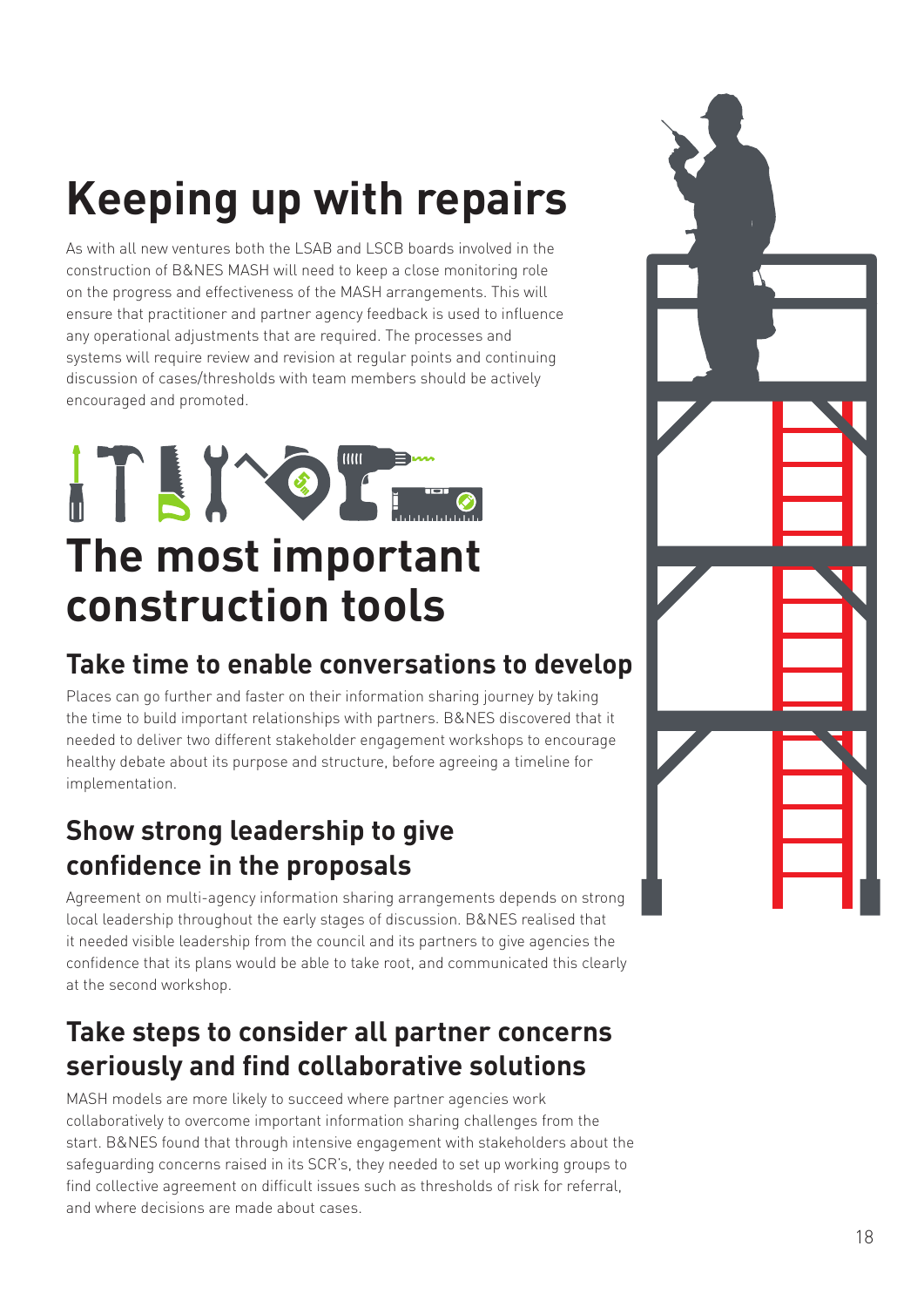### **When launching your MASH ensure that all partners are invited to discuss and question your process**

No matter what consultation has taken place there will always be nervousness around new ways of working. Allow time for discussion, learning and explanation to take place. Ensuring that all secondary partners are with you on the journey will create further buy-in and trust. It is also important to ensure that once established there is a mechanism in place to enable feedback on its processes and effectiveness and to identify ways in which it can improve.

The Centre of Excellence for Information Sharing and Bath & North East Somerset Council began this information sharing journey in 2014. The construction of the B&NES MASH has been an informative learning process for both organisations and shows the time, effort and patience that true transformation can take.

The building blocks discussed will vary from location to location but they have proved that the thinking and learning around the cultural aspects of information sharing are as vital as the physical systems and processes.

The Centre would like to thank B&NES for the access, discovery and learning that we have been able to share with other organisations around this work.

#### To read more about our work with MASH's, please visit: www.informationsharing.org.uk/safeguarding